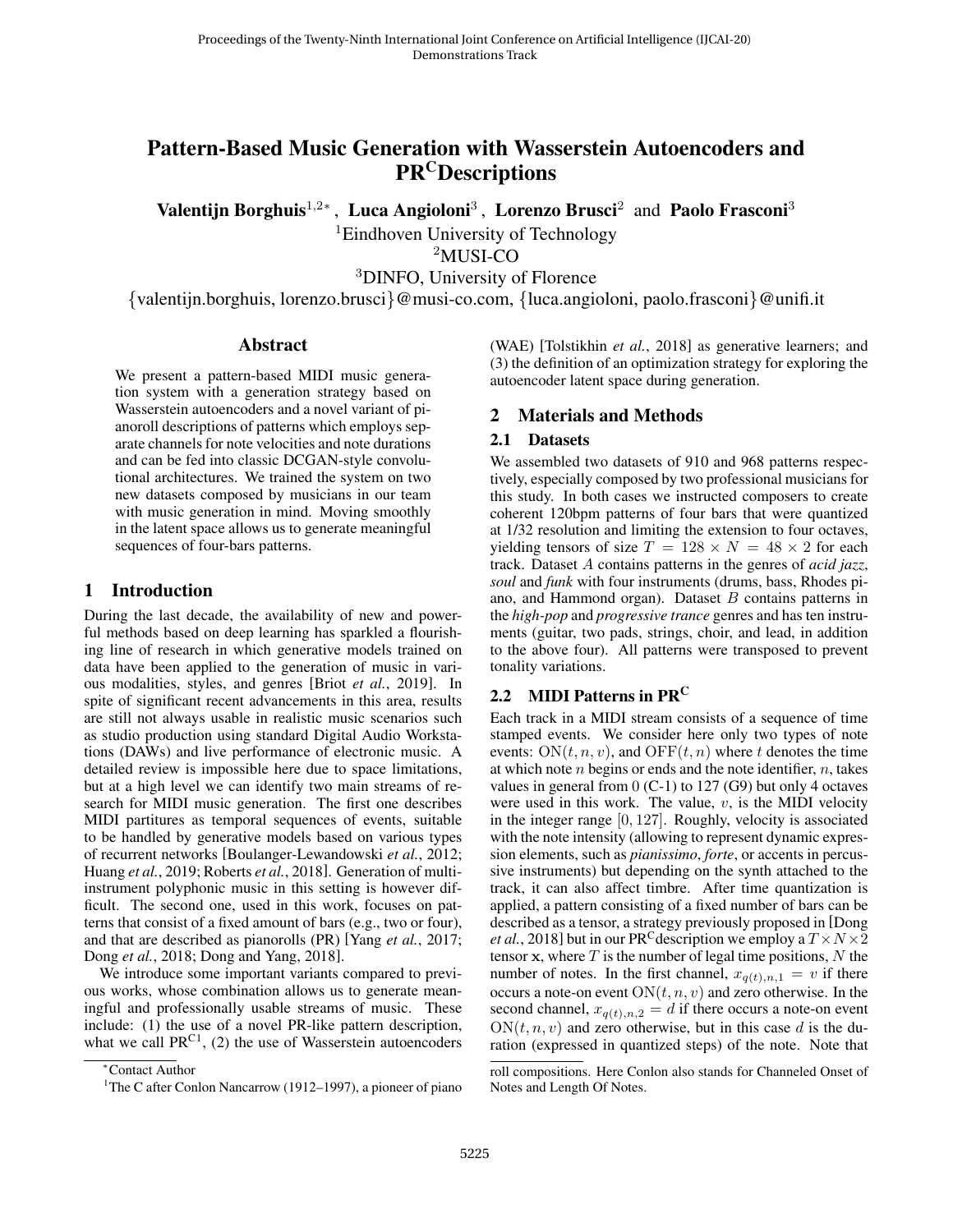polyphony is handled naturally in this description and multiinstrument patterns with  $K$  tracks can be easily described by allocating two channels for each track as above, resulting in a  $T \times N \times 2K$  tensor. Unlike the PR used in [\[Dong](#page-2-5) *et al.*, [2018\]](#page-2-5), our PR<sup>C</sup>description does not suffer the ambiguity between long notes and repeated occurrences of the same note and is completely lossless (a quantized MIDI pattern transformed into the corresponding PR<sup>C</sup>tensor can be recovered exactly). Additionally, the PR in [Dong *et al.*[, 2018\]](#page-2-5) consists of Boolean tensors (after applying a hard threshold to velocity), which discard dynamic expressiveness.

#### 2.3 Wasserstein Autoencoders

Generative models that have been applied to music include variational autoencoders (VAE) [\[Kingma and Welling, 2014\]](#page-2-8) and generative adversarial networks (GAN) [\[Goodfellow](#page-2-9) *et al.*[, 2014\]](#page-2-9). In both cases, a network (called either decoder or generator) is trained to map a latent or noise vector  $\mathbf{z} \in \mathbb{R}^D$ into a pattern. Here we are interested in autoencoder based approaches (see also below for a motivation). The regularizer in VAEs is well known to originate a blurriness phenomenon in the case of images [\[Dosovitskiy and Brox, 2016\]](#page-2-10). In the case of music, we observed that "blurriness" also occurs, resulting in large clusters of notes being played together and in sometimes obsessive repetitions of short notes. WAEs [\[Tol](#page-2-7)stikhin *et al.*[, 2018\]](#page-2-7) avoid this problem by penalizing a measure of discrepancy between the *expected*  $p(\mathbf{z}|\mathbf{x})$  and the prior  $p(\mathbf{z})$ , i.e., by pushing the expectation inside the distance. We employed the maximum mean discrepancy measure and a Gaussian prior. Encoder and decoder were structured as in the DCGAN [\[Radford](#page-2-11) *et al.*, 2016] architecture with large filter sizes ( $8 \times 8$ ) and 256 filters in the middle layers. A very small latent vector size  $(D = 3)$  was sufficient to ensure good reconstruction of training patterns. We used the square loss (with tanh output units) to measure the reconstruction error.

### 2.4 Generation of Pseudo-Songs

We define two modalities for producing pseudo-songs: interpolation and swirls. In the first case (only applicable to autoencoders), users have the choice of picking a start pattern  $x_s$  and a goal pattern  $x_g$  (both from the test set) and the system creates a smooth interpolation between the two. In particular, embeddings  $z_1 = E(x_s)$  and  $z_T = E(x_q)$ are first created using the encoder  $E$ , and then a spherical [\[White, 2016\]](#page-2-12) trajectory in the embedding space is computed as  $\mathbf{z}_t = (\sin(\frac{1-t}{\theta(1-T)})\mathbf{z}_1 + \sin(\theta \frac{t-T}{1-T})\mathbf{z}_T)/\sin(\theta)$  where  $\theta = \arccos(\mathbf{z}_1 / ||\mathbf{z}_1||, \mathbf{z}_T / ||\mathbf{z}_T ||)$ . In the case of swirls (also applicable to GANs), latent trajectories are produced deterministically by taking real and imaginary parts of periodic complex-valued parametric functions of the form

$$
f(t; a_l, b_l, c_l, d_l) = e^{ja_l t} - e^{jb_l t}/2 + je^{jc_l t}/3 + e^{jd_l t}/4
$$

i.e., using  $z_{2l,t} = \Re(f(t; a_l, b_l, c_l, d_l))$  and  $z_{2l+1,t} =$  $\Im(f(t; a_l, b_l, c_l, d_l))$ , for  $l = 1, ..., D/2$ .

Note that equally spaced points in the embedding space do not necessarily correspond to equally spaced reconstructions in the pattern space. In some cases, this may lead to abrupt transitions, and in some other cases to "flat" progressions that might be musically uninteresting. To address this issue we subsampled the trajectory by maximizing the minimum Euclidean distance between consecutive reconstructions, a problem that has a standard solution in terms of the bottleneck path problem [\[Kaibel and Peinhardt, 2006\]](#page-2-13) in a Viterbi-like  $T \times L$  trellis (arcs weighted by distance), being  $L < T$  the desired duration of the pseudo-song. The problem is solvable by a simple modification of the Dijkstra algorithm.

## 3 Results and Discussion

Generated pseudo-songs with  $PR<sup>C</sup>$  are consistent over time in terms of harmony, rhythmic and melodic flow and style, with accurate interplay between the instruments. Discontinuities and choppy results often occur when using the PR description. Results with PR<sup>C</sup>are consistently better than those obtained with PR also quantitatively, as measured by considering test set reconstructions. In Table [1](#page-1-0) we report precision and recall (considering as predictions notes in the reconstruction whose predicted velocity is above the minimum velocity in the training data) and, in the true positives set, the mean absolute error for the velocity (in the range  $[0 - 127]$ ) and for the duration (in units of 1/32ths of bar). For PR the predicted note-on event was the first element in the merged row of consecutive predictions.

To allow musicians to use pseudo-song generation in production and performance settings, an API for accessing trained networks over the internet was developed. It takes a specification in the form of the start and goal pattern and the required length, L, and returns a MIDI file for the interpolation. Specification by the user and delivery is arranged through a purpose-built web client or a plug-in for DAWs. LiveAI RP [\(https://www.musi-co.com/listen/live/research\)](https://www.musi-co.com/listen/live/research) is a web client that lets the user generate interpolations from WAEs trained on datasets  $A$  and  $B$ . The resulting MIDI files can be downloaded for production use in any DAW.

Earlier experiments have shown that musicians appreciate interpolation as an understandable and useful form of music generation [\[Borghuis](#page-2-14) *et al.*, 2018]. Interpolations can sound like directed musical flows, as the music "leaves the start pattern behind" and the "attraction" exerted by the goal manifests itself by elements of the goal pattern entering the music. However, the coherence of pseudo-songs is entirely due to the properties of the embedding space: points in close proximity have reconstructions in pattern space that are musically close. Thus, a natural direction for future development is to incorporate mechanisms of conditioning by labeling of dataset patterns with structural categories (e.g. intro, verse, chorus).

<span id="page-1-0"></span>

|        | Dataset A           |                    |         |     |              | Dataset B           |  |  |  |
|--------|---------------------|--------------------|---------|-----|--------------|---------------------|--|--|--|
|        |                     |                    | $R$ $V$ | -11 | $\mathbf{P}$ | R                   |  |  |  |
| PR.    |                     | 5.5 42.2 31.9 1.34 |         |     |              | 4.1 57.9 29.8 3.11  |  |  |  |
| $PR^C$ | 32.8 53.8 24.2 0.98 |                    |         |     |              | 36.9 58.0 23.1 1.83 |  |  |  |

Table 1: Test set precision  $(P)$ , recall  $(R)$ , mean absolute errors on velocity (V) and duration (D) for PR and PR<sup>C</sup>.